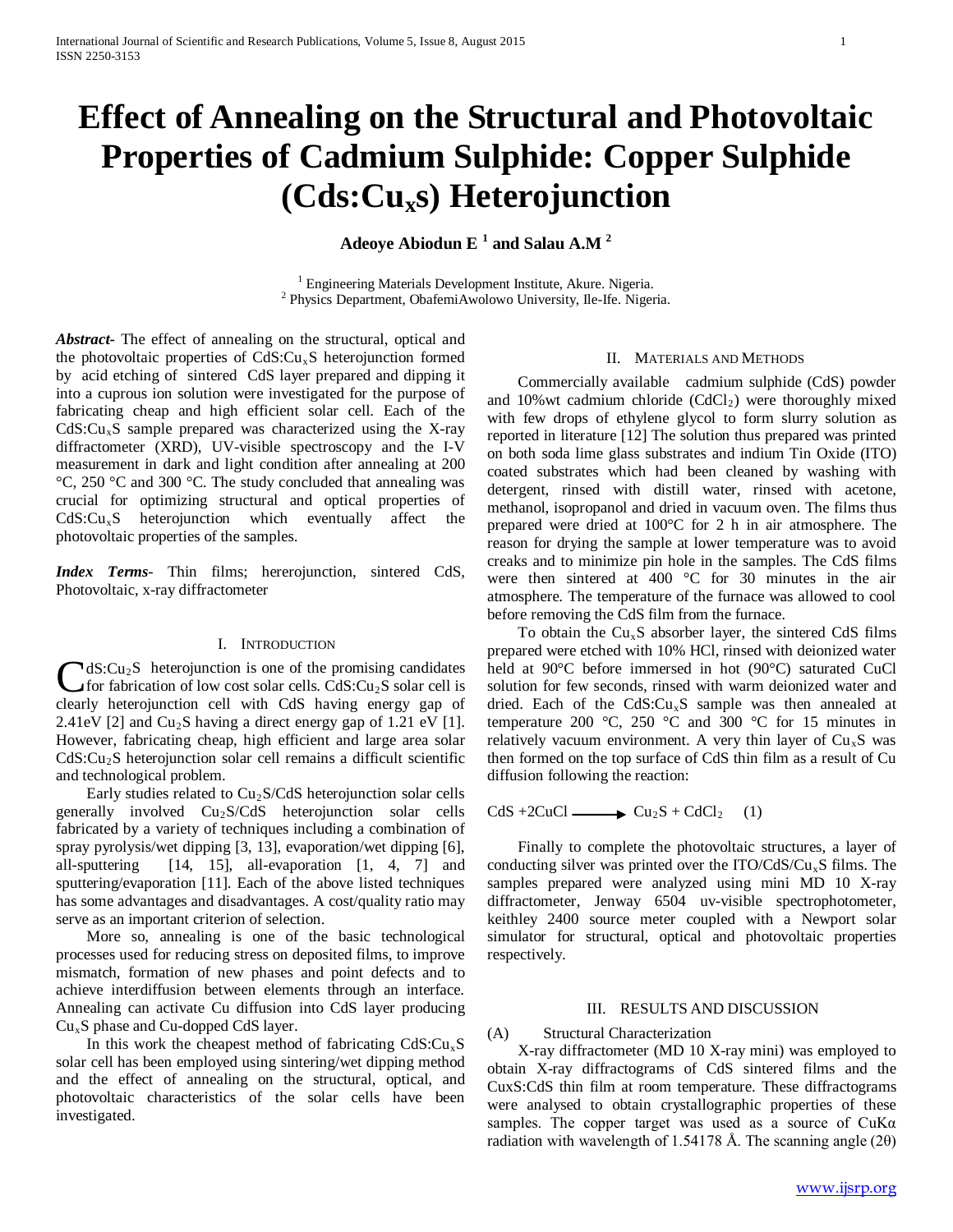was in the range of 15 °–75 °. The presence of sharp and well defined structural peaks in XRD patterns shown in figure 1, confirmed the polycrystalline nature of the CdS sintered films. The XRD pattern showed no peaks of CdS oxidation. The diffraction peaks at 2θ= 24.96°, 28.25°, 37.14°, 43.61°, 47.63° and 51.48° can be indexed to hexagonal (wurtzite) structure of CdS according to JCPDS (card number 06-0314). The lattice parameters, '*a*' and '*c*' were calculated using the relation [12]

$$
\frac{1}{d} = \frac{4}{3} \left[ \frac{h^2 + hk + l^2}{a^2} \right] + \frac{l^2}{c^2}
$$

where *d* is the inter planar spacing, determined using Bragg's equation and *h, k, l* are the Miller indices of the lattice planes. The evaluated lattice parameters for the CdS sintered film are  $a = 4.144$  Å and  $c = 6.602$  Å.

Similarly, figure 2 shows the XRD pattern of  $CdS:Cu<sub>x</sub>S$  thin films annealed at 200, 250 and 300 °C. It was observed that the peaks are sharp and well defined indicating that the samples are polycrystalline in nature. The Prominent diffraction peaks at 2θ= 27.51 °, 30.93 °, 41.32 ° and 50.03 ° corresponds to diffraction angle of 102 plane of  $Cu<sub>1.96</sub>S$ , 200 plane of  $Cu<sub>2</sub>S$ , 106 plane of  $Cu<sub>2</sub>S$  and 200 plane of CdS respectively. The mixed phase of  $Cu<sub>1.96</sub>S$  and  $Cu<sub>2</sub>S$  was in agreement with what was reported in the literature [9]. This result, also suggested that as the annealing temperature increases the rate of diffusion of Cu to the CdS layer increases.



.

**Figure 2: The XRD Pattern of Prepared CdS:CuxS thin film**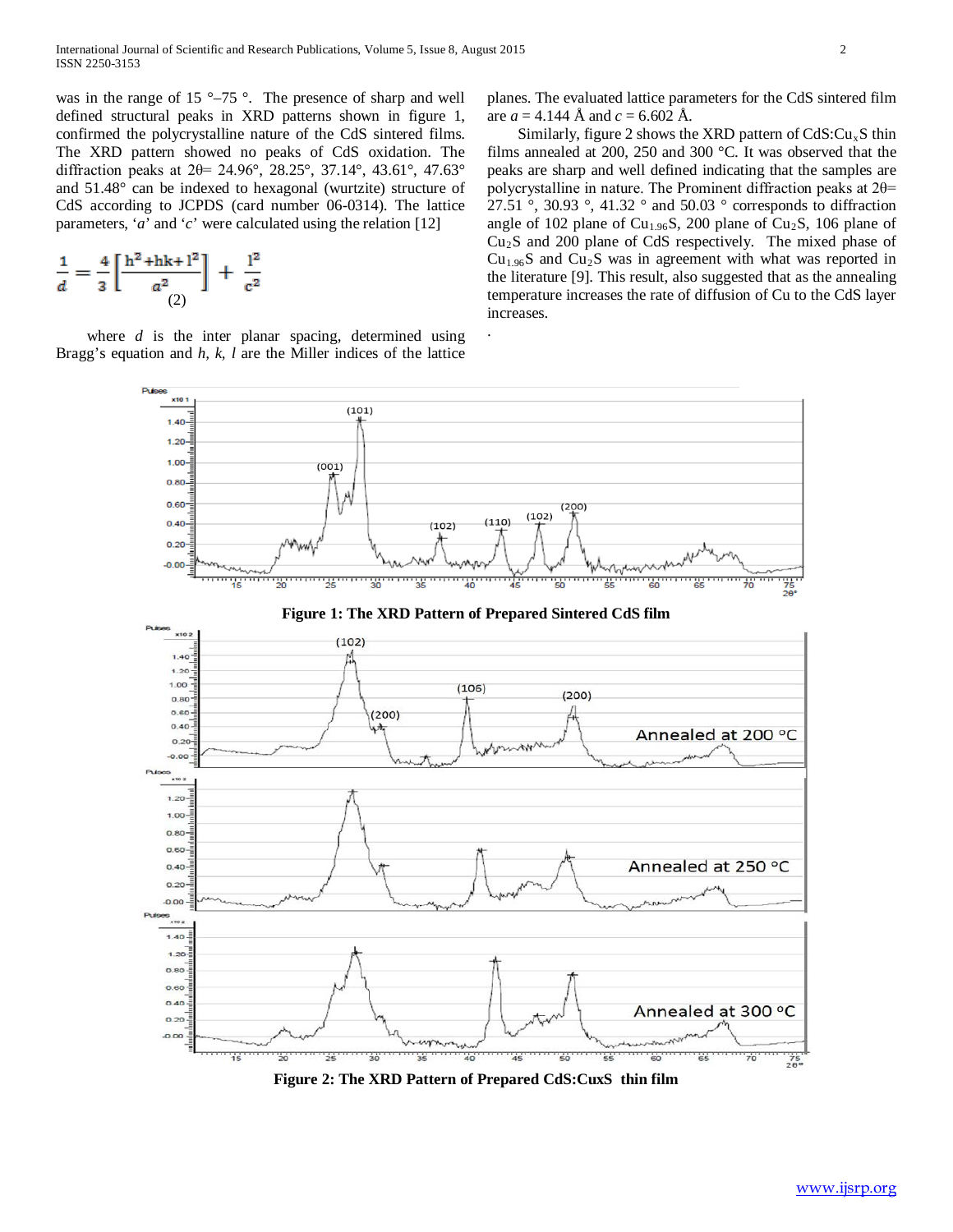## (B) Optical Characterization

 The optical transmittance spectral of samples were measured in the wavelength range 200 to 1150 nm using the 6504 Jenway uv-visible spectrophotometer. The readings obtained were utilized to compute the absorption coefficient **α** given by;

$$
\alpha = \frac{1}{t} \ln \left( \frac{1}{T} \right) \tag{3}
$$

 where **t** is the thickness of the film and T is the transmittance.

The optical band gap was also determined using the Tauc relationship which is given by the formula [8]  $\mathbf{a}$ hv =A (hv -  $\mathbf{E}_g$ )<sup>n</sup>

(4)

where hv is the photon energy and  $E<sub>g</sub>$  is the band gap and A is the constant which is different for different transitions and  $n =$ 1/2 for direct band gap material.

 The optical transmission spectra for sintered CdS in figure 3(a) indicate that the CdS film possessed high transmission in the visible region of the spectrum. Also, the absorption coefficient was estimated and found to be high, of the order of  $10^4$  cm<sup>-1</sup>. For determination the energy band gap, a graph of  $\alpha^2$  versus E (eV) is plotted as shown in Figure 3(b). The extrapolation of straight line to  $\alpha^2 = 0$  axis gives the value of the energy band gap of CdS film to be 2.38 eV within an accuracy of  $\pm 0.02$  eV. This optical data analysis for CdS film indicates that direct allowed transitions occur in these films that is the maximum of valence band and the minimum of conduction band lie at the same value of electron wave vector k in E - k band diagram and hence the transitions are of direct type. This result is in agreement with the value reported in other studies [2, 8]. The wide band gap and high optical absorption coefficient of CdS sintered films will be an added advantage in respect of their applications in photovoltaic devices.



**Figure 3(a):** Optical Transmittance versus wavelength of sintered CdS thin film



Figure 3 (b): Absorption Coefficient Square  $(\alpha h v)^2$  of Sintered CdS film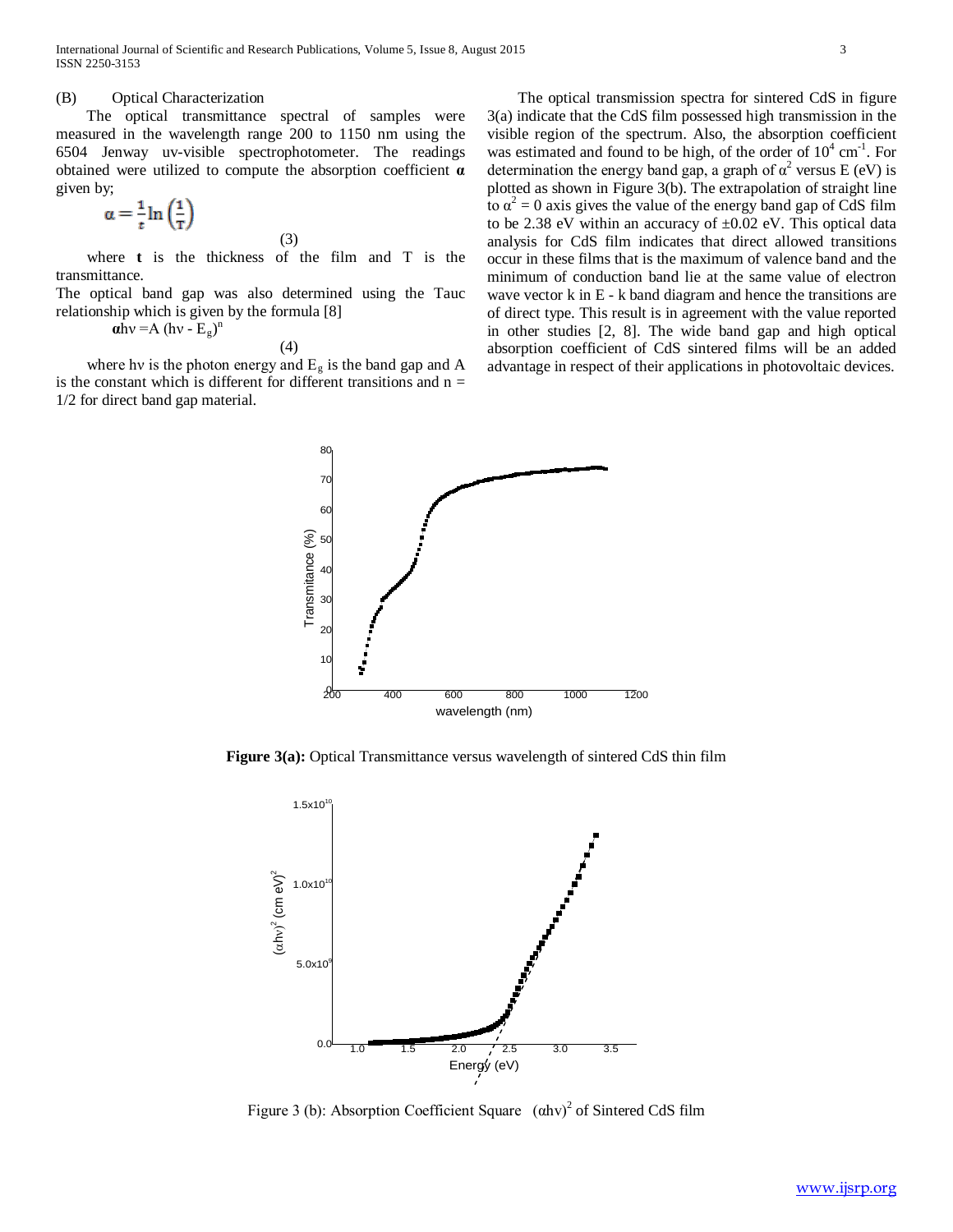# (C) I-V Characterization

 The current-Voltage (I-V) characteristics of the solar cell structure in dark and under illumination were measured using the keithley 2400 source meter controlled with a computer interface using Labview software. The dc voltage was source from 0 to +400 mV. The I-V characteristics was used to demonstrate the some of the photovoltaic properties of the samples. The I-V characteristic without illumination (in dark), for cell annealed at 200 $^{\circ}$ C, 250 $^{\circ}$ C, and 300 $^{\circ}$ C is shown in figure 4(a). The cells have rectifying properties; the I-V plots were similar to diode characteristics and the current increases as the annealing temperature increases.

 However figure 5(b) shows the I-V characteristic plots of the solar cell annealed at 200 °C, 250 °C and 300 °C respectively under illumination intensity of 50 mW/cm<sup>2</sup>. The solar cell parameters such as  $I_{\text{sc}}$  (V=0),  $V_{\text{oc}}$  (I=0) and fill factors (FF) were calculated using the following equations

$$
FF = \frac{V_{\text{max}}I_{\text{max}}}{V_{\text{oc}}I_{\text{sc}}}
$$

$$
\eta = \frac{P_{\text{max}}}{P_{\text{in}}} = \frac{FF(V_{\text{oc}}I_{\text{sc}})}{P_{\text{in}}}
$$
(5)

 From the results shown table 4(b) it can be stated that as the annealing temperature increases, the  $V_{\text{oc}}$  increases from 230 – 439 mV while, the  $I_{sc}$  deceases from 281 – 235 uA as the annealing temperature increases from 200 °C to 300 ºC decrease. However, the Fill Factor and the conversion efficiency increases as the annealing temperature from 200 °C to 250 °C but, at 300 °C the fill factor and efficiency decreases. Annealing at 300 °C or more degrades the cells. This could be the consequence of the diffusion of copper into the CdS bulk resulting in the deficiency of copper in the Copper Sulphide layer.

Table 1. Evaluated  $I_{\text{sc}}$ ,  $V_{\text{oc}}$  and fill factor (FF)

| <b>Sample</b>               | $I_{sc.}(\mu A)$ | $V_{oc}$ (mV) | <b>Fill factor</b> |
|-----------------------------|------------------|---------------|--------------------|
| Annealed at $200^{\circ}$ C | 6.86             | 235           | 0.413              |
| Annealed at $250^{\circ}$ C | 6.08             | 248           | 0.500              |
| Annealed at $300^{\circ}$ C | 5.63             | 291           | 0.356              |



Figure 4 (a): Dark I-V Characteristics of prepared CdS:Cu<sub>x</sub>S **Thin film**



**Figure 4 (b): I-V Characteristics under illumination (50mW/cm2 ) of prepared CdS:CuxS Thin film**

# IV. CONCLUSION

 Using a combination of characterization techniques such as XRD, UV-visible spectroscopy and the I-V characteristics, detailed information of the effect of annealing on the structural, optical and the photovoltaic properties of  $CdS: Cu<sub>x</sub>S$ heterojunction solar cell prepared by sintering, and wet dip methods were obtain.

The prepare CdS: $Cu<sub>x</sub>S$  film samples annealed at 200 °C, 250 °C and 300 °C exhibit the mixed phase of Cu<sub>1.96</sub>S, Cu<sub>2</sub>S,Cu and CdS which is due to the diffusion of Cu to the interface of the CdS layer. The optical spectra of the  $Cu<sub>x</sub>S$  layer show that the samples possessed high transmission in the near IR region and